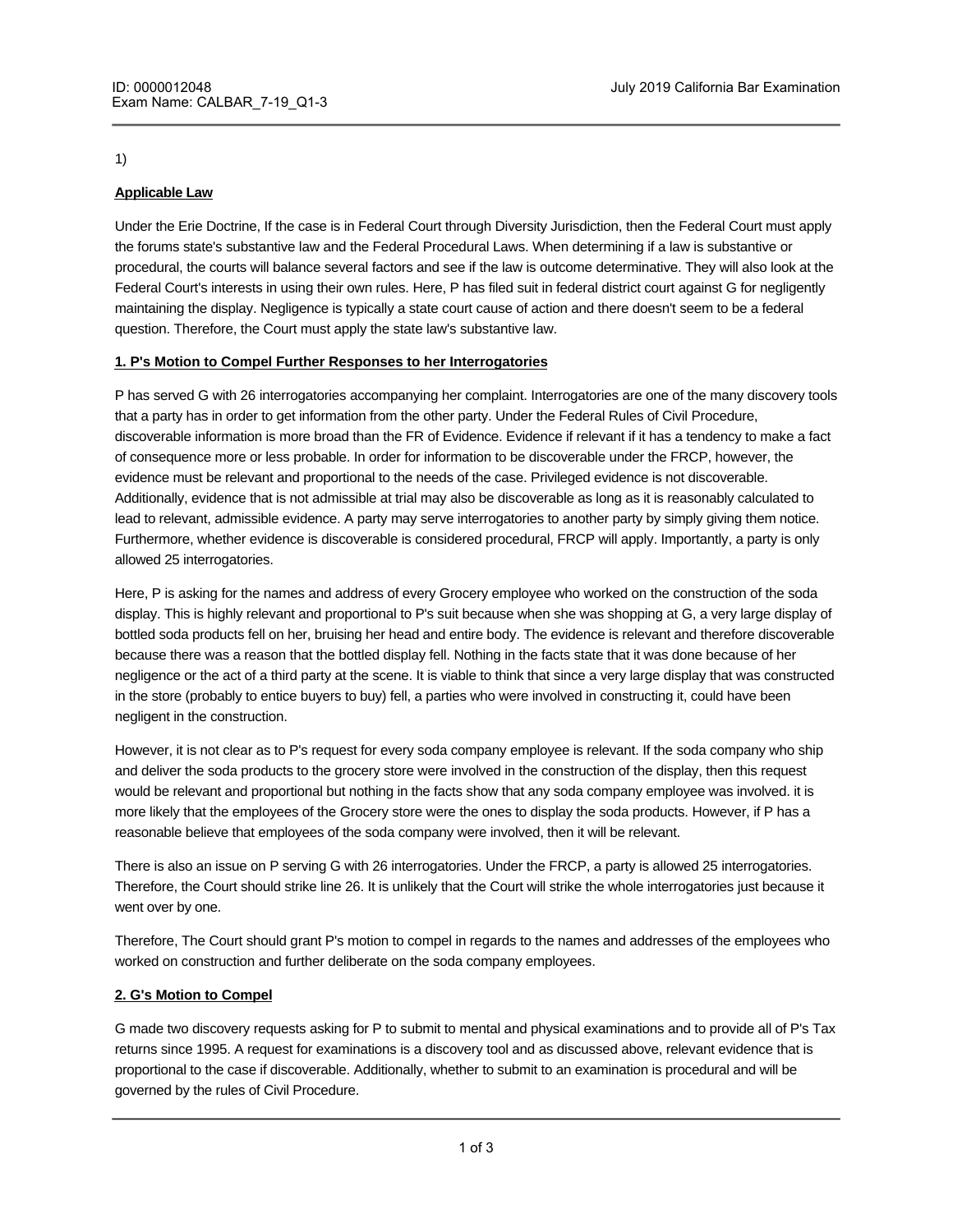#### **Physical Examination**

A party may ask another party to submit to a physical examination if the condition is in controversy and if the party shows a good cause on why the examination should be submitted. The party must serve a written notice requesting the examination including the time, place, person who will be conducting the exam, and how long it will take.

Here, because P is suing G for injuries to her head and entire body, she has put her condition at issue. For a party to win on a negligence claim, they must prove Duty, Breach, Causation, and Damage. Because Damages is an element that must be proven, in a personal injury case, a person's physical state is always in controversy. Additionally, G must show good cause. Good cause is likely shown here because P is asking for medical expenses, pain and suffering, and lost wages. A physical examination will be relevant to determine if the injuries were severe enough to warrant a person, not only acquiring medical and mental damages, but also unable to work resulting in lost wages.

#### **Mental Examination**

The rules for mental examination are the same for physical examination. The condition must be in controversy and there must be a good cause. Court are reluctant to issue orders for mental exams because it is highly intrusive; however, if a party puts it in controversy when they file a complaint, they have opened the door for the opposing party to request an exam. Here, P is alleging that she has suffered pain and suffering due to the negligence of G. P will argue that since she is not alleging that she suffered Negligent Infliction or Emotional Distress, she should not be compelled to a mental Examination. G will argue that alleging Pain is Suffering is a form of mental damages, and if a party wants to get relief for those damages, she must in fact show that there is mental pain and suffering.

There are two good arguments and if the Court agrees with G, then P will be compelled to abide by the examination.

### **P's Tax Returns Since 1995**

G has also filed a motion to compel P to provide her tax returns since 1995. As stated above, discoverable information must be relevant and proportion, however, not absolutely admissible, as long as the evidence is reasonably calculated to lead to relevant admissible evidence.

G will argue that P's tax returns are relevant because it can possibly show that P has been having financial problems and because of the financial problems, she now brings a claim against G for damages. The Court will likely deny this motion to compel on the grounds that it is not relevant. There is nothing in the facts that show that P has been suffering financially and ordering her to produce her tax returns will be too intrusive.

Therefore, the Court should deny G's motion to compel P to provide her tax returns.

#### **3. G's Response to P's Interrogatory about its Expert**

Under the federal rules of civil procedure, a party had the duty to initiate in mandatory initial disclosures, without being asked by the other party. This includes names and address of individuals that are likely to have discoverable information; witness that will be used at trial; and expert witness' that will be used at trial.

P's original set of interrogatories was a question seeking the names and opinions of all experts G had hired for the litigation. G objected that it is privileged. In order for a party to hold that information is privileged, that party must have served a privileged log to the opposing party.

Before P filed her lawsuit, G hired X (an expert on grocery store displays). Importantly, G has not identified X as a witness.

When or not information is privileged is procedural therefore,  $\bar{F}$ 

# **4. Privilege with Regard to Xavier**